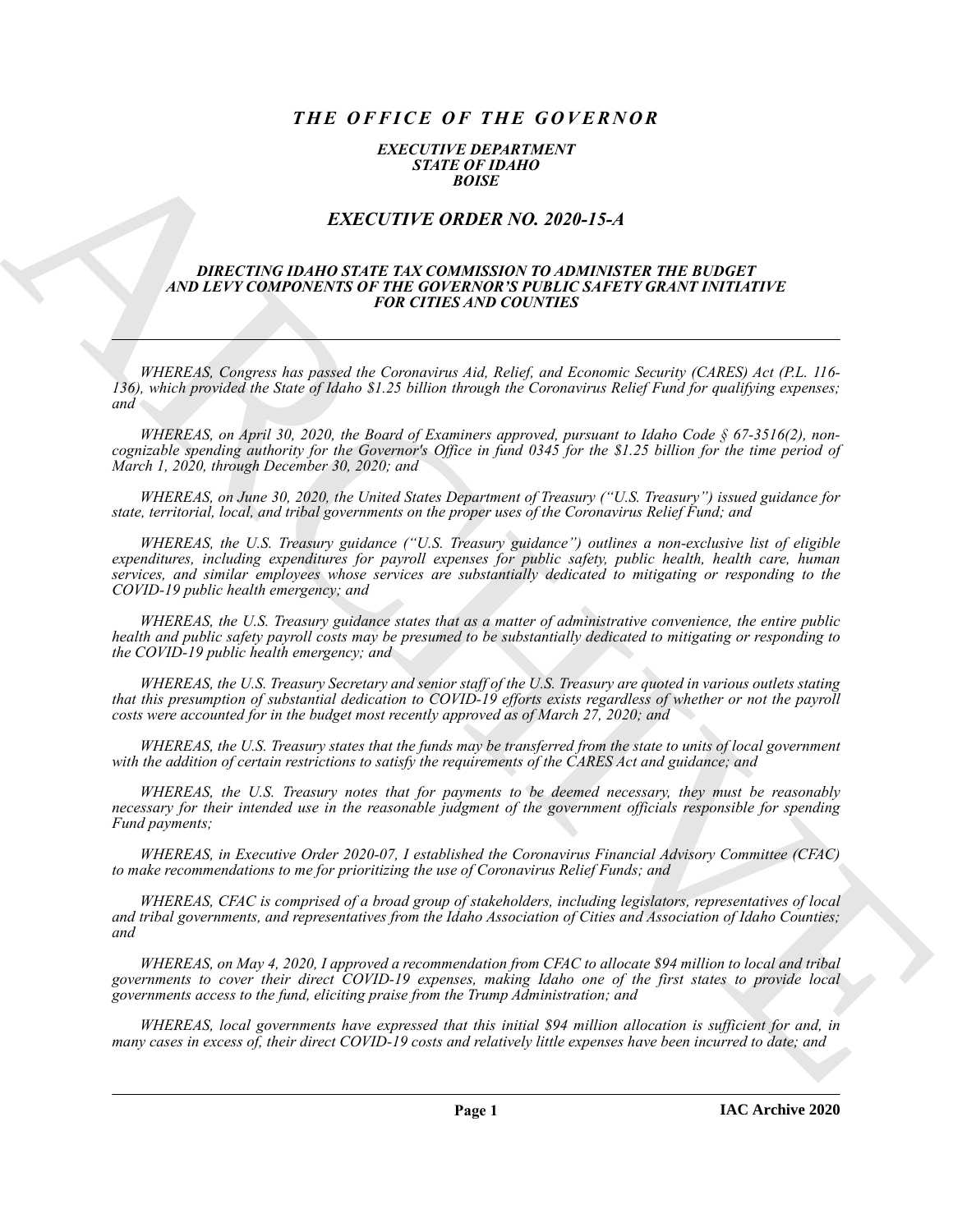### *OFFICE OF THE GOVERNOR Executive Order No. 2020-15-A* **Administration of Public Safety Grant Initiative**

*WHEREAS, on May 28, 2020, CFAC sent a letter to U.S. Treasury staff outlining the potential use of the Fund for a Public Safety Grant Initiative (the Initiative) with restrictions to ensure compliance with U.S. Treasury guidance; and*

*WHEREAS, CFAC convened on June 11, 2020, and determined that, in its judgment, the expenditure of Coronavirus Relief Funds on local public safety payroll expenses was necessary to respond to COVID-19 and made unanimous recommendations to me on the expenditure of up to \$200 million with eligibility criteria targeted to the U.S. Treasury guidance; and*

*WHEREAS, CFAC voted unanimously to allow local governments to voluntarily apply for a grant to receive this additional allocation of funds, which is on top of the original \$94 million allocated to local governments; and*

*WHEREAS, CFAC established parameters for voluntary participation, aimed at advancing compliance with critical areas of U.S. Treasury guidance, namely (1) ensuring the receipt of this voluntary allocation does not constitute revenue replacement, which is not a permissible direct use of fund payments; and (2) ensuring that the allocation does not create a windfall that is used for non-COVID-19 related purposes; and*

*WHEREAS, CFAC further saw that these voluntary restrictions could advance other areas of U.S. Treasury guidance, namely the allowance to provide economic support to those suffering from the widespread COVID-19 related closures and expenses; and*

**Excessive Order of the Government** of the material deterministic and Finding the order or the state of the control of the control of the control of the control of the control of the control of the control of the control *WHEREAS, on June 11, 2020, I accepted the recommendation of CFAC and announced the program known as the Public Safety Grant Initiative that will provide funding for public safety payroll expenses to city and county governments that agree to participate in the Initiative and provide the resulting savings as property tax relief to the taxpayers of the participating units of local government by foregoing the taxes that would otherwise traditionally have been collected; and*

*WHEREAS, on July 6, 2020, CFAC sent an updated letter to U.S. Treasury re-outlining the proposed Public Safety Initiative in the context of U.S. Treasury guidance; and*

*WHEREAS, on July 16, 2020, I met with senior U.S. Treasury and White House staff in Washington, D.C., to discuss the Initiative and received positive reinforcement that the proposed plan aligns with U.S. Treasury guidance; and*

*WHEREAS, 54 cities and 28 counties submitted Letters of Intent to participate in this voluntary grant program; and*

*WHEREAS, the Initiative would provide a grant to these local governments in an amount that would cover approximately 42-percent of their public safety budget, allowing the funds to be targeted to those frontline public safety and public health officials who are substantially dedicated to COVID-19 mitigation and response, minimizing the potential for layoffs or furloughs; and*

*WHEREAS, local governments have the ability to finalize their participation in this voluntary grant program by discussing it in open, public meetings where public testimony on the merits may be taken;*

*WHEREAS, I have agreed with the CFAC unanimous recommendation that this expenditure in necessary for its intended use; and*

*WHEREAS, on August 6, 2020, I issued Executive Order No. 2020-15 to implement the Initiative and am now issuing this amended Executive Order to further define the Initiative and ensure its compliance with the CARES Act; and*

*WHEREAS, on September 2, 2020, U.S. Treasury issued updated guidance, noting that public health and safety payroll costs are both substantially dedicated to COVID-19, and are thus for a substantially different use than accounted for in the most recent budget. Further, Treasury defined a non-exclusive list of positions that meet this presumption; and*